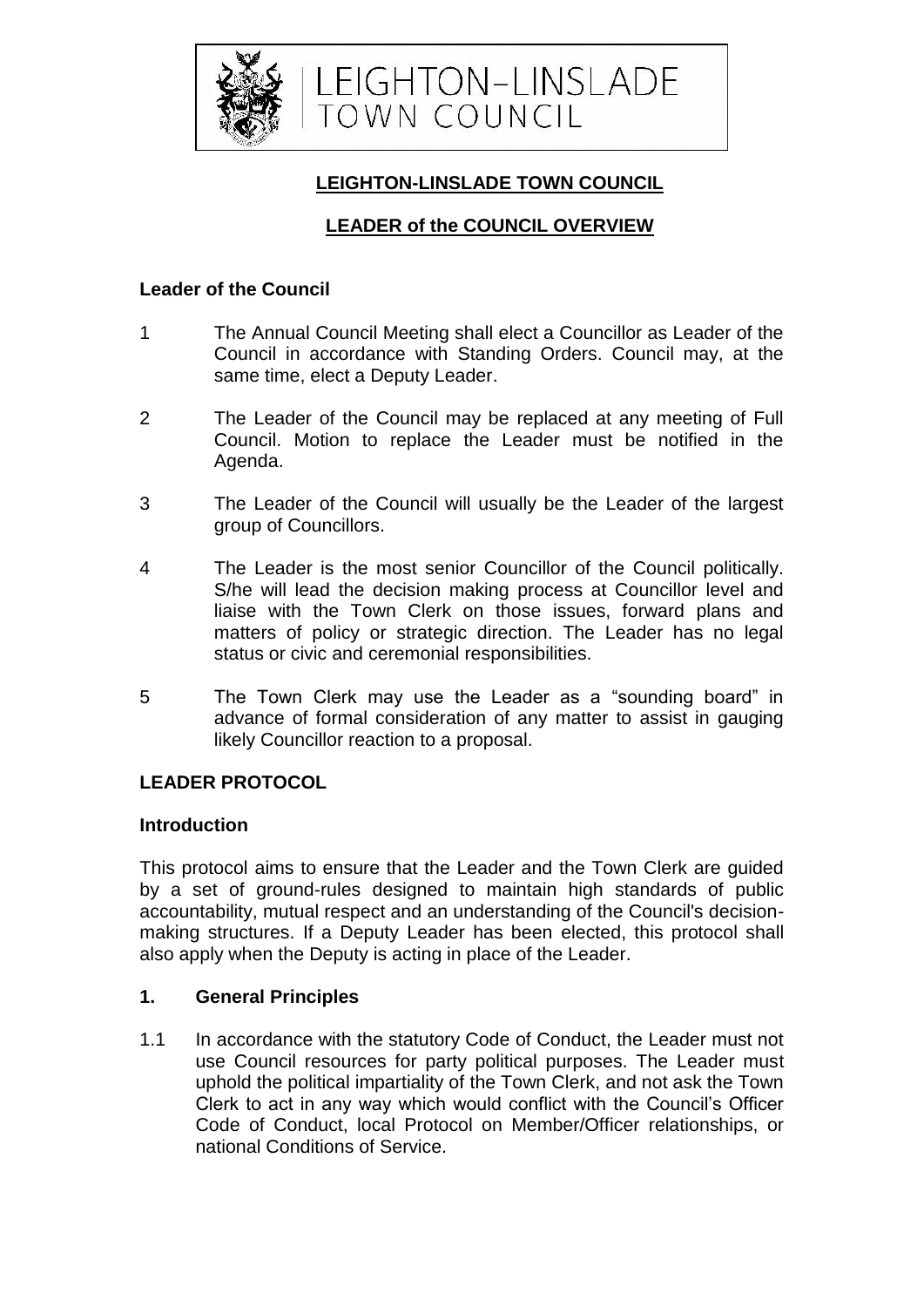- 1.2 The Leader does not have line management responsibilities for the Town Clerk, and should not issue management instructions to the Town Clerk.
- 1.3 Where a decision is required following discussion between the Leader and the Town Clerk, the matter will be submitted to Council or a Committee for consideration, unless the matter is already delegated to the Town Clerk in consultation with the Leader.
- 1.4 Matters wholly within the responsibility of the Town Clerk, or which have been delegated to the Town Clerk without consultation requirements, may still be discussed between the Leader and the Town Clerk.
- 1.5 In undertaking their roles, the Leader and Town Clerk should respect the following principles :

**Principle 1** As a 'visible' and accountable elected representative, with defined responsibilities, the Leader will need to be properly briefed on all significant aspects of the work of the Council. The Town Clerk should ensure a proper information flow so as to ensure that the Leader can effectively "lead".

**Principle 2** Good communications can best be achieved through planned and programmed meetings and briefing arrangements. On the basis that the Town Clerk should be ensuring that the information needs of the Leader are met. The Leader should, in turn, seek to avoid making requests for unanticipated briefings.

**Principle 3** The Leader (and all Councillors) should channel significant requests for information, advice, and other support via the Town Clerk (or in his/her absence, the Deputy Town Clerk - in which case the Town Clerk will be copied into any requests). Other arrangements may apply as agreed and established between the Leader and the Town Clerk. The Leader should not approach other staff directly with requests for information (except in cases of urgency or unavailability of the Town Clerk and his/her Deputy) or seek to commission work from individual staff, as this may confuse day-to-day line management accountabilities.

**Principle 4** The Leader may work with the Town Cerk and the other senior managers in the development of policies and programmes.

**Principle 5** All Councillors have collective responsibility to the Council for the conduct of employment policy, and the Council acts as the employing body for all Council staff. Employment policies, having been set by the Council, are implemented via the Town Clerk.

**Principle 6** The Leader may pass on to the Town Clerk any views of councillors considered appropriate to be taken into account during the